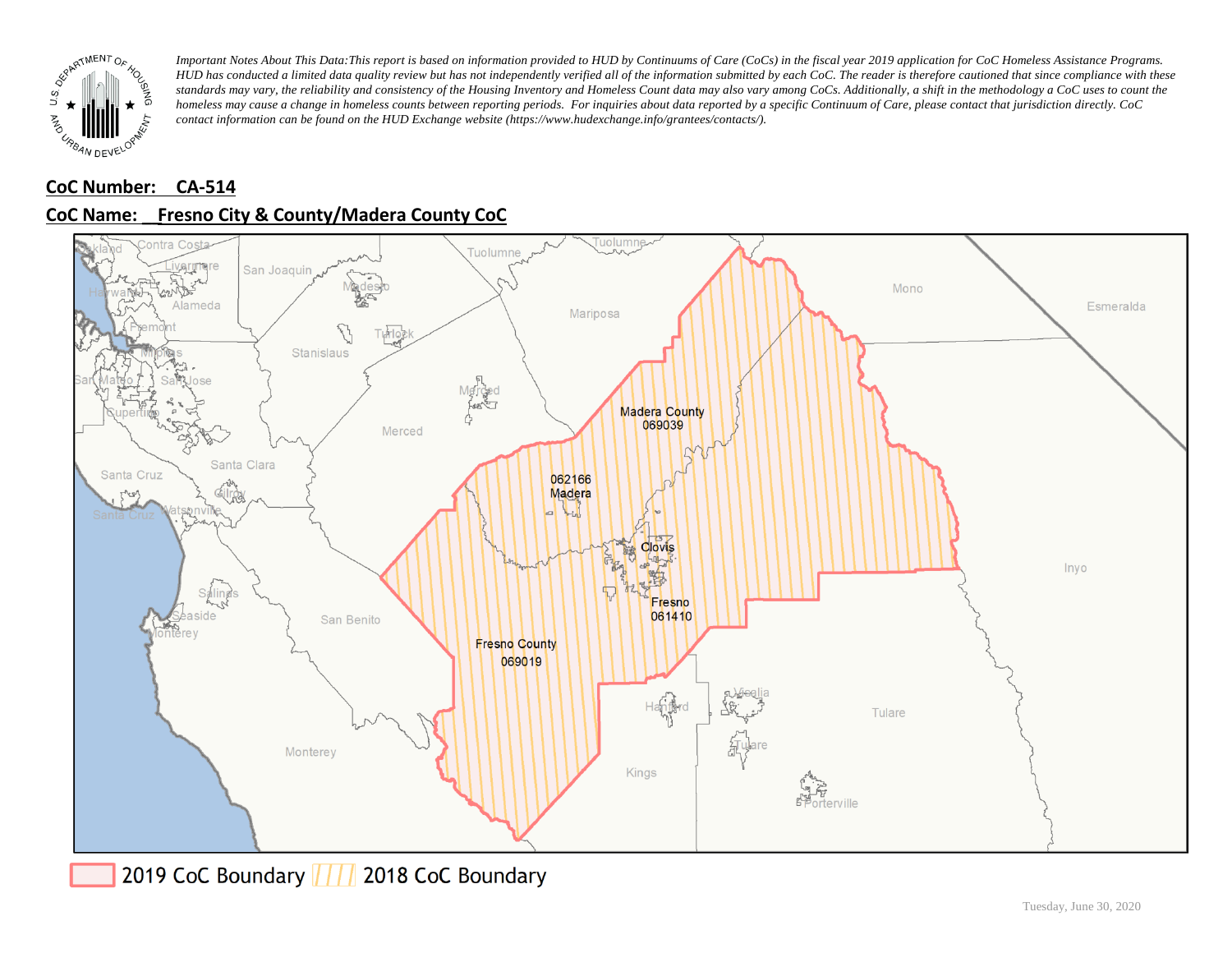

#### **CoC Number: CA-514**

### **CoC Name: \_\_ Fresno City & County/Madera County CoC**

**2019 Awards by Component and Renewal Type** 

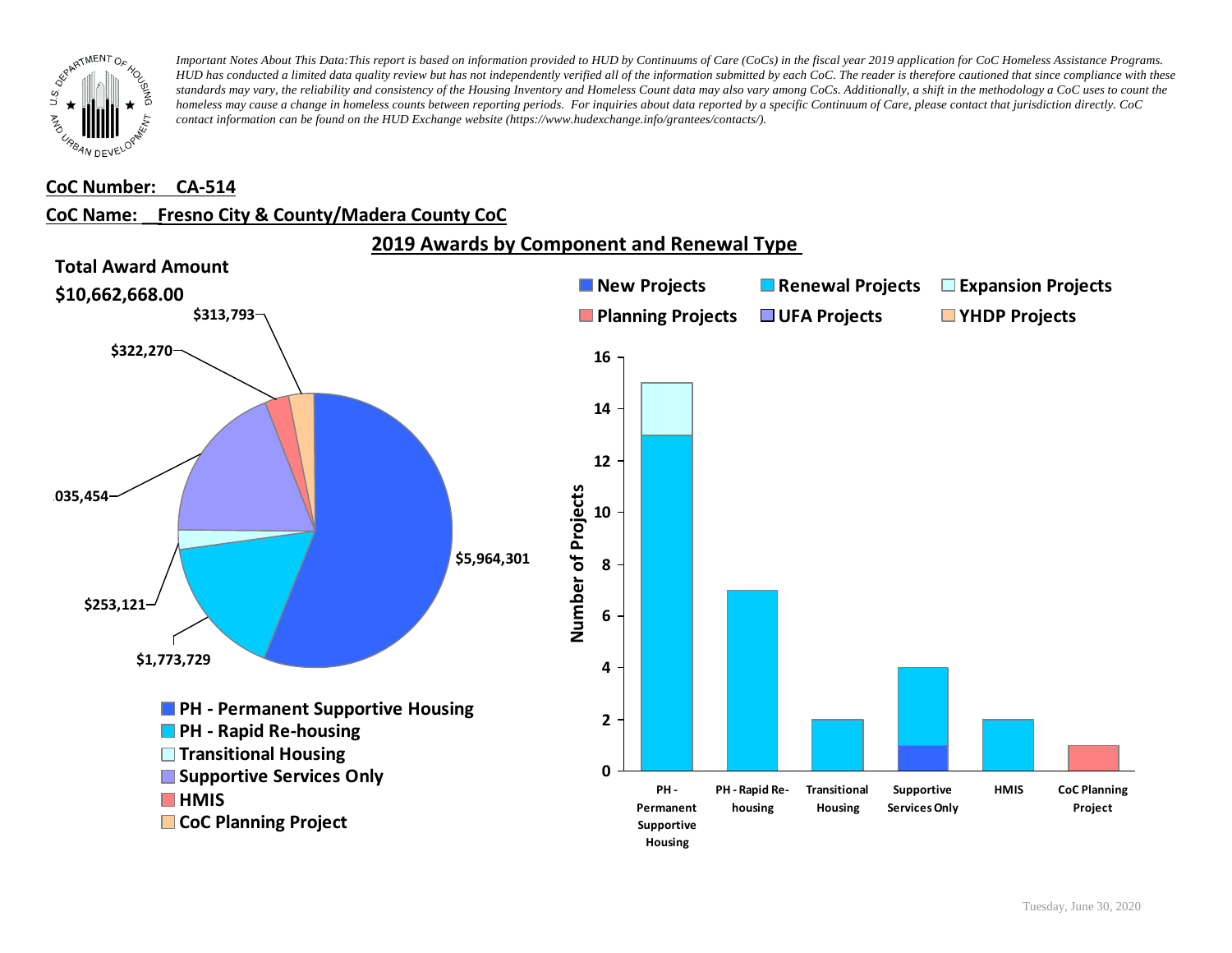

#### **CoC Number: CA-514**

## **CoC Name: \_\_ Fresno City & County/Madera County CoC**



# **2019 Housing Inventory Summarized by Target Population and Bed Type**

<sup>1</sup> Adult & Child Beds refer to beds for households with one adult (age 18 or older) and at least one child (under the age of 18).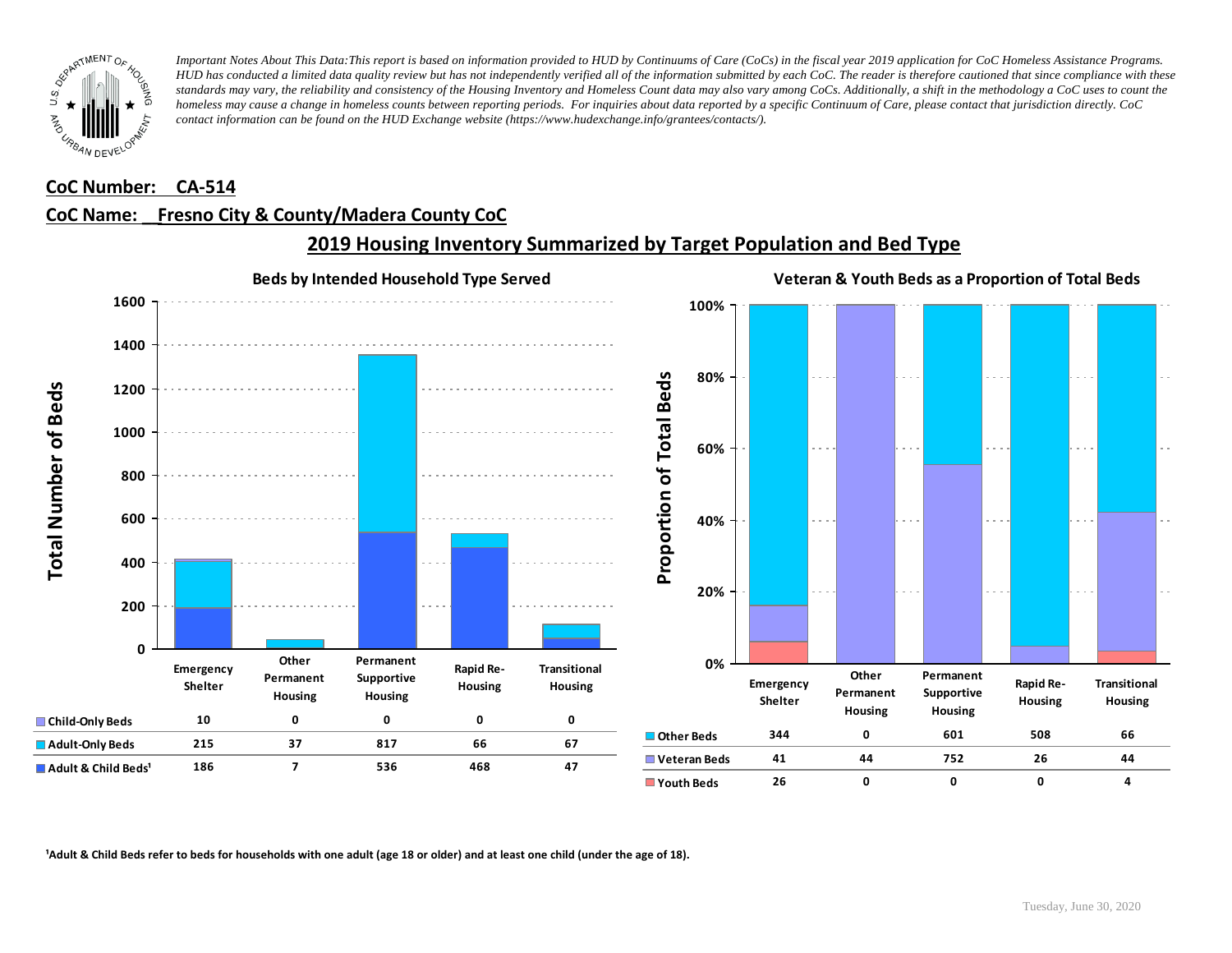

#### **CoC Number: CA-514**

### **CoC Name: \_\_ Fresno City & County/Madera County CoC**

# **2019 Point in Time Count Summarized by Household Type**



\* Safe Haven programs are included in the Transitional Housing category.

¹This category includes single adults, adult couples with no children, and groups of adults. ²This category includes households with one adult and at least one child under age 18.

³This category includes persons under age 18, including children in one-child households, adolescent parents and their children, adolescent siblings, or other household configurations composed only of children.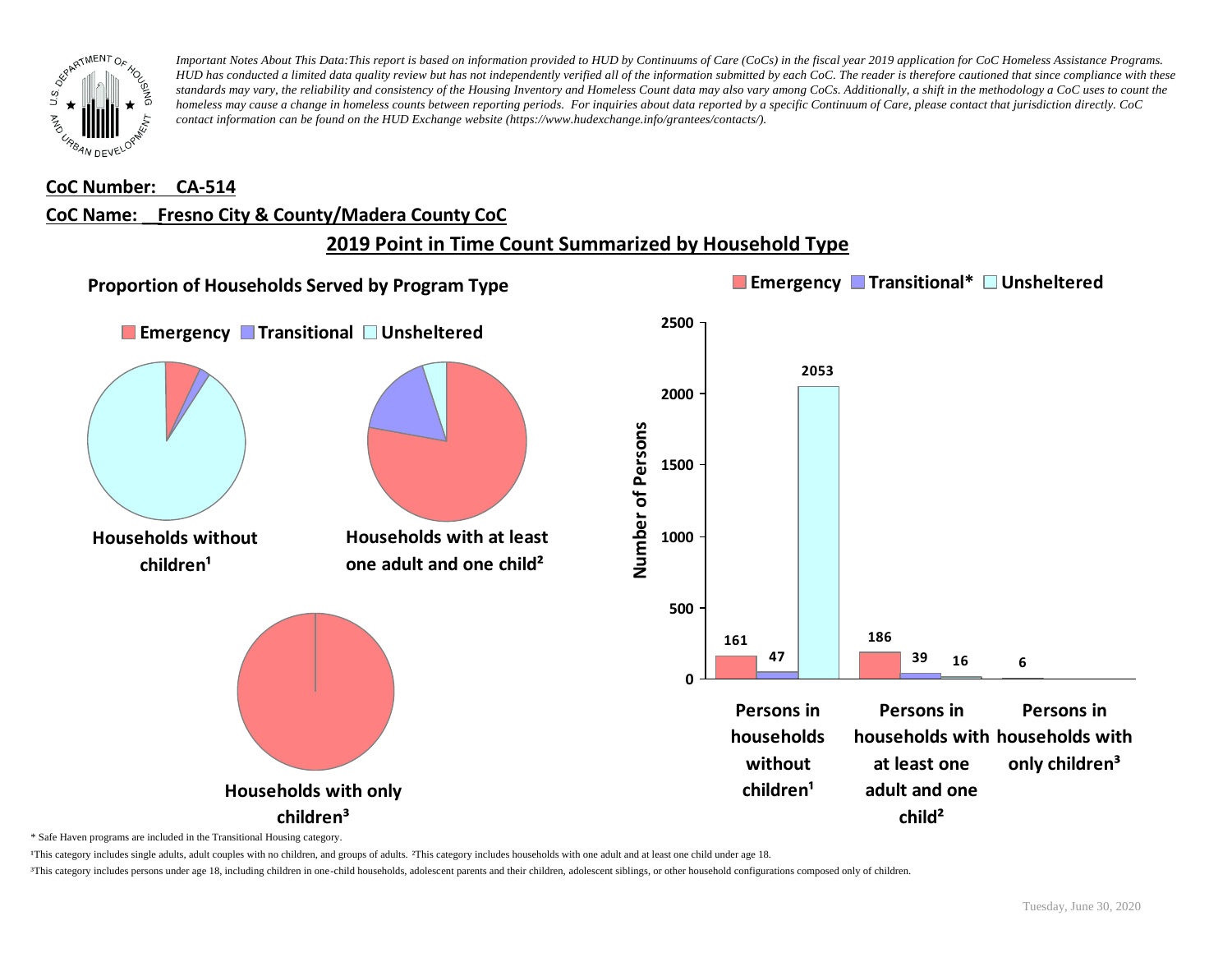

#### **CoC Number: CA-514**

## **CoC Name: \_\_ Fresno City & County/Madera County CoC**



# **2019 Point-In-Time Count Proportion of Persons in each Age Group by Household Type**

\* Safe Haven programs are included in the Transitional Housing category.

¹This category includes single adults, adult couples with no children, and groups of adults. ²This category includes households with one adult and at least one child under age 18.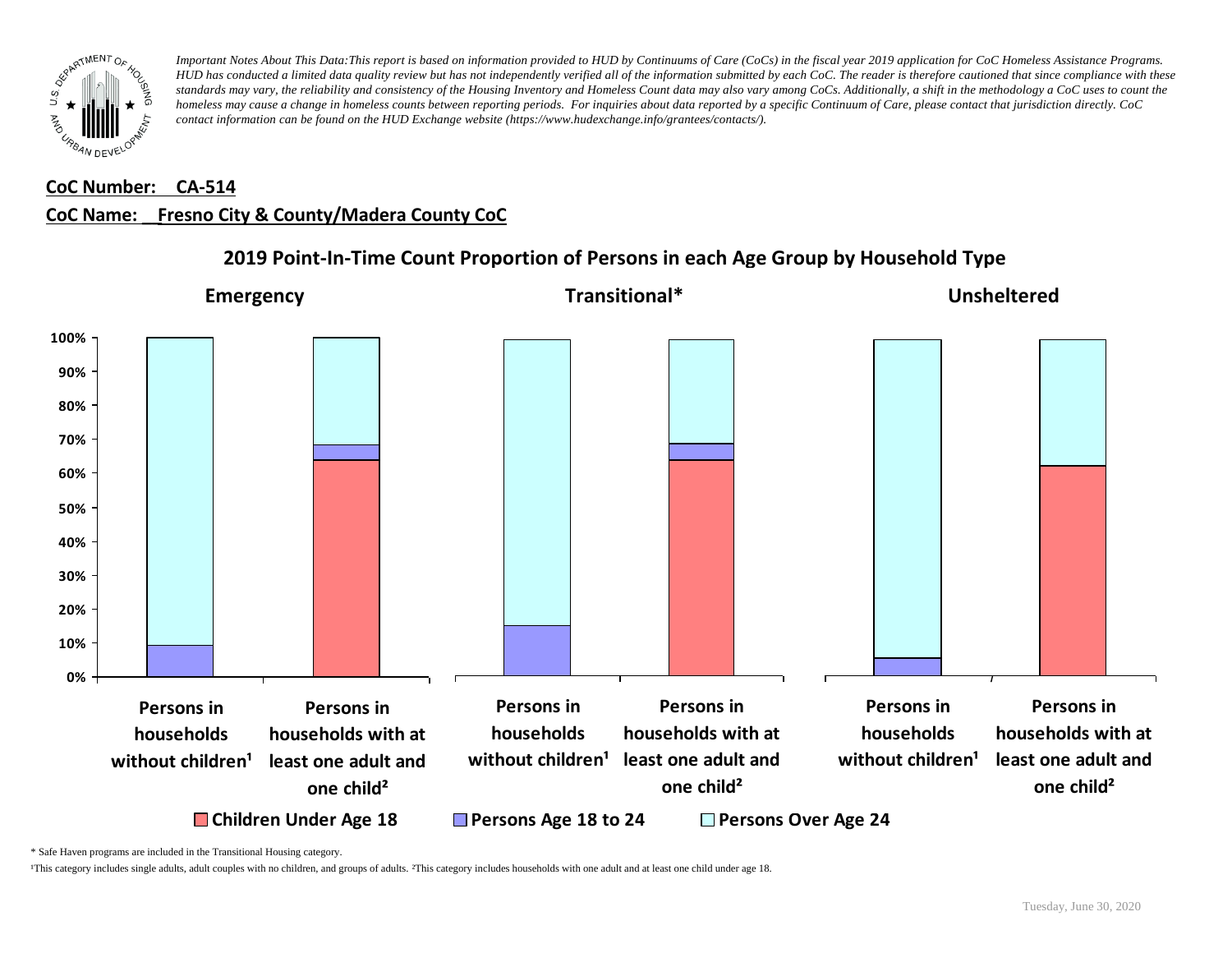

#### **CoC Number: CA-514**

### **CoC Name: \_\_ Fresno City & County/Madera County CoC**



## **2019 Point in Time Count Summarized by Chronically Homeless by Household Type**

\* Safe Haven programs are included in the Transitional Housing category.

¹This category includes single adults, adult couples with no children, and groups of adults. ²This category includes households with one adult and at least one child under age 18.

³This category includes persons under age 18, including children in one -child households, adolescent parents and their children, adolescent siblings, or other household configurations composed only of children.